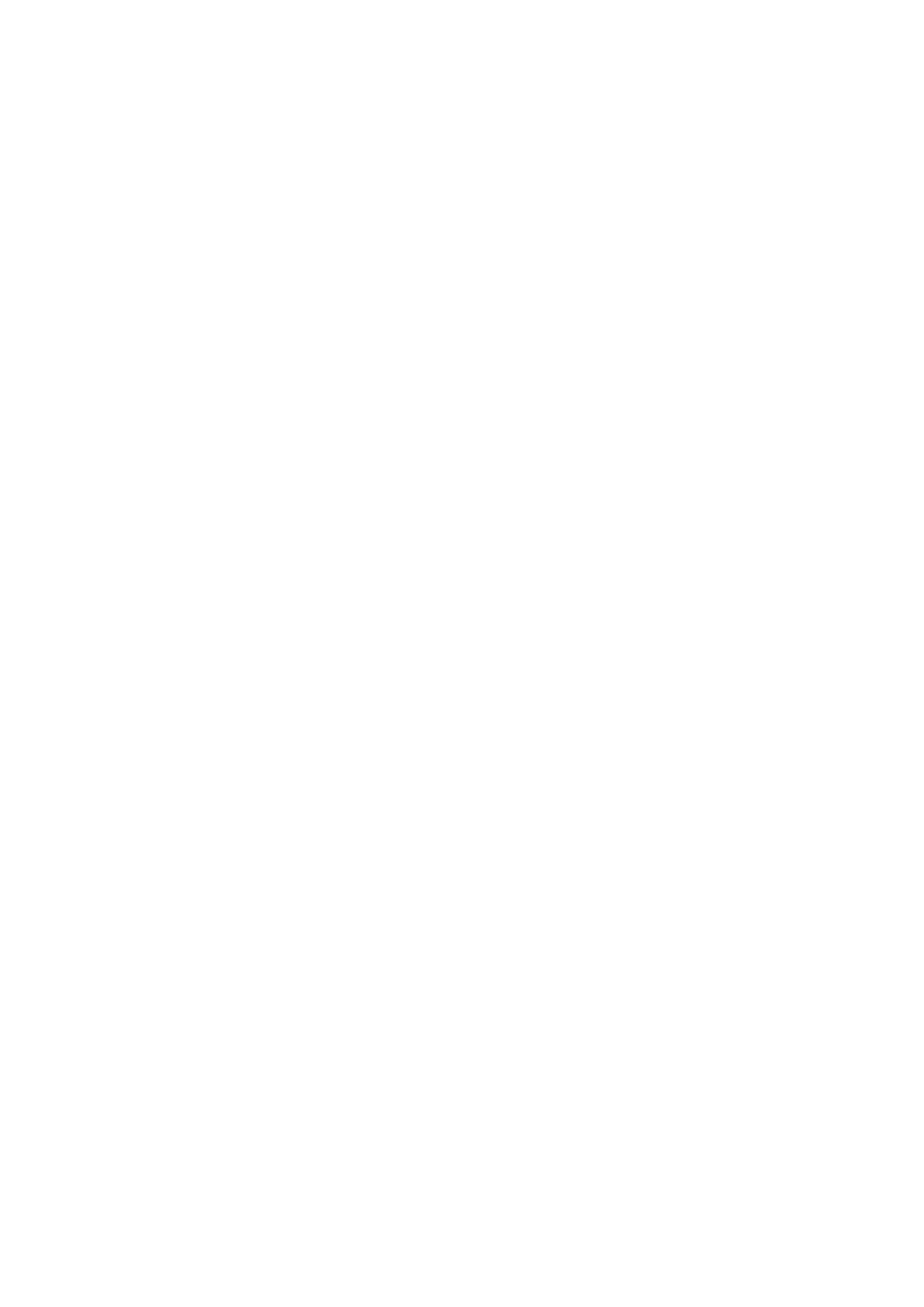## **I. Background**

- **1.** The conclusions on labour administration and labour inspection adopted by the 100th Session of the International Labour Conference (2011) noted that "issues of private compliance initiatives, self-regulation and potential public–private partnerships are deserving of closer tripartite examination by experts to be drawn together by the  $\overline{I\!I\!O}$ <sup>1</sup> and requested the Governing Body to "consider an international tripartite meeting of experts ... on private compliance initiatives in the light of international labour standards".<sup>2</sup>
- **2.** At its 312th Session (November 2011), the Governing Body approved an action plan on labour administration and inspection.<sup>3</sup> As part of the plan's knowledge-building component, the Office committed to organizing "an international tripartite meeting of experts … to examine the issue of private compliance initiatives in response to the growth of private labour auditing worldwide". <sup>4</sup> The Governing Body subsequently approved the composition and agenda for the Meeting of Experts on Labour Inspection and the Role of Private Compliance Initiatives.<sup>5</sup> The purpose of the Meeting was to deepen the knowledge of the ILO, its member States and employers' and workers' organizations on labour inspection and the role of private compliance initiatives (PCIs) and to consider good practices and possible policy responses at the national, regional and international levels.
- **3.** The Meeting was composed of eight experts nominated after consultation with Governments, <sup>6</sup> eight Employer experts nominated after consultation with the Employers' group and eight Worker experts nominated after consultation with the Workers' group of the Governing Body. The Chairperson of the meeting was Ms Gundla Kvam (Norway). The Vice-Chairpersons were Mr Kris de Meester (Employer expert from Belgium), Ms Sarah Fox (Worker expert from the United States) and Mr Onkar Sharma (Government expert from India). In addition, government officials from 22 member States, representatives from the International Organisation of Employers and the International Trade Union Confederation, and representatives of the European Union attended the Meeting as observers.
- **4.** The Office prepared a background paper entitled *Labour inspection and private*  compliance initiatives: Trends and issues <sup>8</sup> as a basis for the Meeting's deliberations. The paper explored the notion and the different types of private, voluntary mechanisms for monitoring compliance with established public (law or regulations) or private (codes of

<sup>1</sup> Conclusions on labour administration and labour inspection, para. 16. ILO: Report of the Committee on Labour Administration*, Provisional Record* No. 19, International Labour Conference, 100th Session, Geneva, 2011.

 $2$  ibid, para. 22(8).

 $3$  GB.312/PV, para. 386(a), and GB.312/POL/6, para. 17(a).

<sup>4</sup> GB.312/POL/6, para. 12.

 $5$  GB.319/PV, para. 316, and GB.319/INS/16, paras 7–10.

<sup>6</sup> Brazil, France, India, Jordan, Morocco, Poland, South Africa and United States.

<sup>7</sup> Australia, Brazil, China, Costa Rica, Finland, Germany, Guatemala, Indonesia, Islamic Republic of Iran, Iraq, Republic of Korea, Malaysia, Mexico, Myanmar, Netherlands, Philippines, Russian Federation, Spain, United States, Uruguay, Bolivarian Republic of Venezuela and Viet Nam.

8 See http://www.ilo.org/labadmin/info/WCMS\_230798.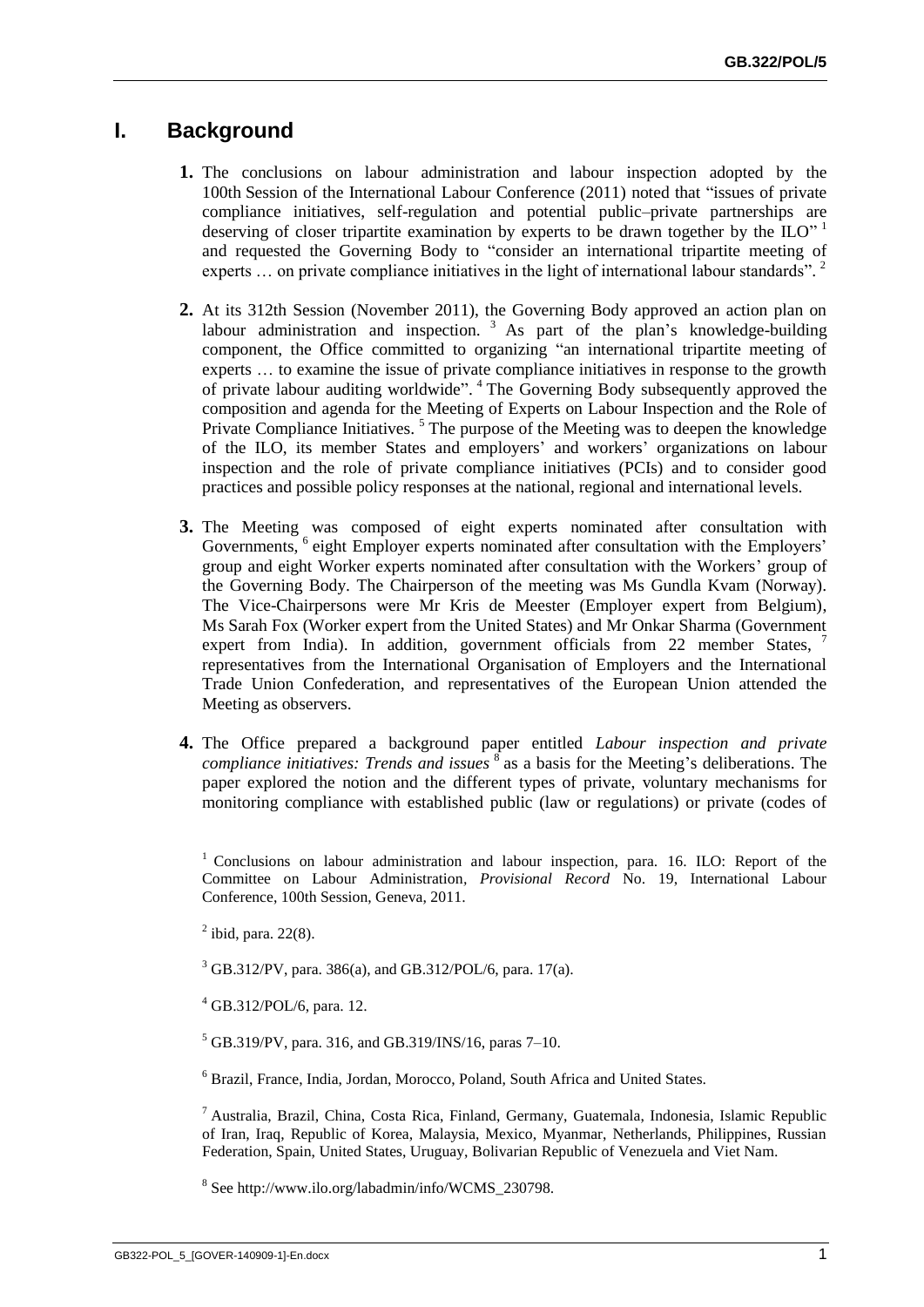conduct, etc.) standards. It looked in particular at how PCIs contributed to workplace compliance and their interaction and impact on public labour inspection. It recalled that, according to international labour standards, labour inspection was a public function but that labour inspection systems also had a role in cooperating with private institutions engaged in similar activities.

- **5.** Drawing on the background report, the Meeting focused on four discussion points: (i) the views of constituents on the impact of PCIs on working conditions and their interaction with labour inspection systems; (ii) options and practices for coordination between labour inspectorates and PCIs; (iii) the role of governments, workers' and employers' organizations with respect to PCIs; and (iv) the role of the ILO.
- **6.** A summary of the experts' interventions and the discussions from the Meeting were captured in the final report, which consists of the Chairperson's summary and recommendations. <sup>9</sup> During the presentation of the draft Chairperson's summary and recommendations, the experts expressed their views on the content, which were noted in the final report and which the Chairperson took into account in finalizing the summary and recommendations.

## **II. Follow-up**

**7.** Since the Meeting, and in an effort to further explore the role of PCIs and their relation to labour inspection systems, the Office has undertaken some initiatives at the national and global levels, including through work under the area of critical importance on strengthening workplace compliance through labour inspection (ACI 7). For example, a comparative research project under ACI 7 will assess the interaction of labour inspectorates and PCIs. Also, policy briefs will be produced on workplace compliance, including the role of PCIs, covering topics such as the link between labour inspection and child labour monitoring systems. In Bangladesh, the Office is engaged in technical cooperation to strengthen the labour inspectorate in coordination with industry-led compliance efforts targeting factories in the garment industry. In Viet Nam, a technical cooperation project on workplace compliance is assessing the experiences of the Better Work programme and the Sustaining Competitive and Responsible Enterprises (SCORE) programme and how they can interact with and complement the work of the labour inspectorate. Furthermore, the Office is organizing a number of events for exchanging good practices and dialogue with the social partners on this topic. With the guidance of the Governing Body, the Office will pursue opportunities to strengthen its understanding of the range and impact of PCI action across all regions through research, technical cooperation and social dialogue. At the same time, the Office continues its work to promote and support strong public labour inspection systems and their capacity to ensure workplace compliance with national laws and regulations in line with international labour standards.

### *Draft decision*

- **8.** *The Governing Body:*
	- *(a) takes note of the final report of the Meeting of Experts on Labour Inspection and the Role of Private Compliance Initiatives; and*
	- *(b) requests the Director-General to bear in mind the Meeting's deliberations and the views expressed by the Governing Body, in preparing the Programme and Budget proposals for 2016-17.*

<sup>&</sup>lt;sup>9</sup> See appendix.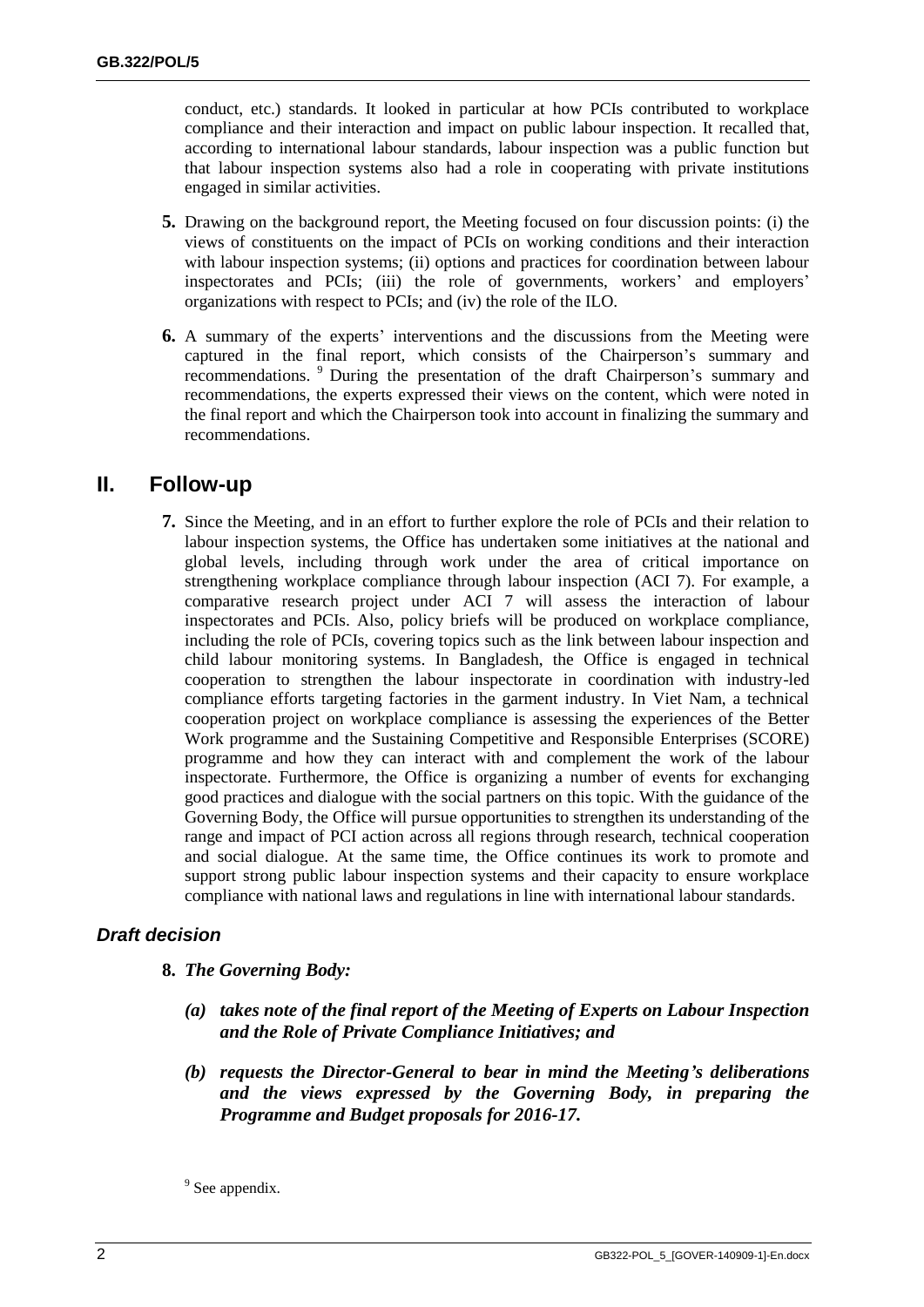## **Appendix**

### **Chairperson's summary and recommendations**

#### *Introduction*

- 1. The role of public labour inspection is to promote compliance with labour legislation and to secure its enforcement in line with international labour standards and other ILO instruments. Recent decades have witnessed the development of a range of private compliance initiatives (PCIs) with differing objectives, including assessing, and in some cases certifying, conformity with national labour law and/or international labour standards.
- 2. The relationship between labour inspection and PCIs was discussed during the International Labour Conference in June 2011 in a general discussion on labour administration and labour inspection. On that occasion, the Committee on Labour Administration requested that "the Governing Body consider an international tripartite meeting of experts on PCIs in the light of international labour standards". The Governing Body, at its October 2013 session, decided to hold a meeting of experts in Geneva from 10 to 12 December 2013.
- 3. It should be noted that ILO standards define labour inspection as a public function. They also recognize the existence of private institutions engaged in similar activities and call upon the competent authorities to promote effective cooperation with those institutions. Yet the ILO has not taken a position on how labour inspection services and PCIs might best interact with one another. The ILO is nonetheless well positioned to examine approaches to such cooperation.
- 4. The ILO has been asked to review current global trends in PCIs and their impact on working conditions in the light of international labour standards; to consider the respective role of governments, workers and employers with regard to PCIs and labour inspection systems; and to consider what role the ILO could play. This Chairperson's summary reflects a number of priority issues on which consensus was reached among the experts at the Meeting. The differing views of the parties on the points for discussion are reflected in the report.

#### *Points for discussion*

- Point 1: What are the constituents' views on the impact of PCIs on working conditions in the light of relevant international labour standards? Have these PCIs interacted with, and affected, the functioning of labour inspection systems and, if so, in what way?
	- 5. As far as the first point is concerned, it was emphasized by all the participants that labour inspection remains a public function. Efforts should be made at the national level to strengthen its role in both compliance and enforcement functions in conformity with the principles of the ILO Labour Inspection Convention, 1947 (No. 81).
	- 6. It is essential to enhance the workers' and employers' role, as well as that of their respective organizations, in compliance at the workplace. Improving industrial relations can contribute to better compliance.
	- 7. There is a variety of different types of PCIs and all participants agreed that the impact, sustainability and effects of PCIs in domains such as working conditions, freedom of association, industrial relations and safety and health, should be further analysed in their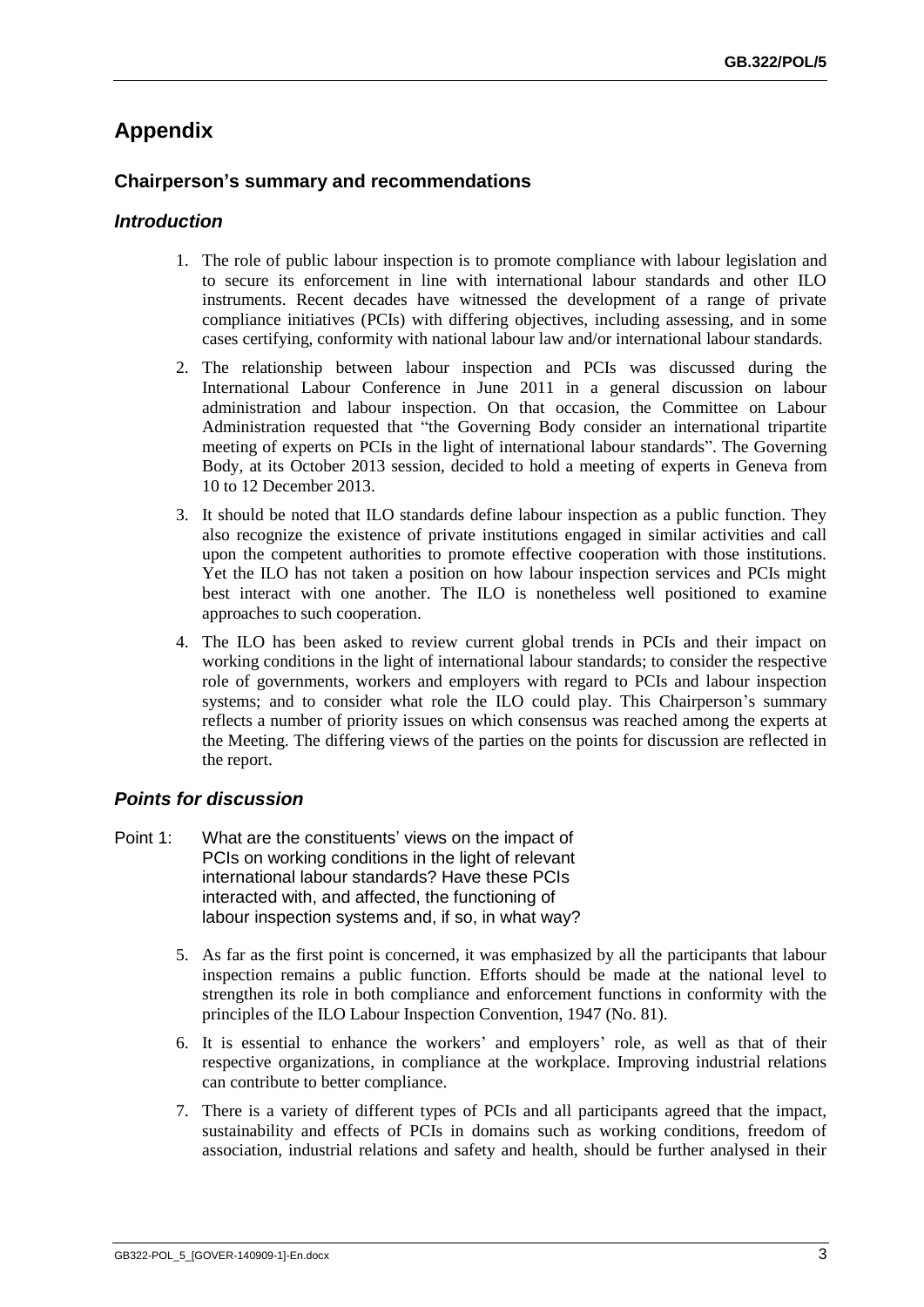different aspects. Workplace compliance is an important target and any attempts to improve it should be consistent with national law and ILO standards and principles.

- 8. Attention should also be given to the impact of PCIs on workplace compliance in the informal economy, small and medium enterprises and in supply chains.
- Point 2: What options and practices exist for coordinated action, exchange of information, partnerships, etc. between PCIs and labour inspectorates towards strengthening measures to ensure workplace compliance?
	- 9. Concerning the discussion on the second point, participants agreed firstly that PCIs are not a substitute for labour inspection or an alternative to fill the lack of resources of labour inspectorates. Synergies have to be found where the aims of the PCIs and labour inspection coincide, notably when considering the improvement of working conditions. It is important to clarify and define the role of the different partners involved in workplace compliance in respect of standardization, certification and monitoring. The inspectorate's enforcement function cannot be subcontracted or delegated to private bodies. PCIs should not exempt anyone from complying with labour laws or from workplace inspections by public authorities.
	- 10. Among the various initiatives, such as certification and other workplace evaluation processes, it is clearly important to seek closer involvement of workers' and employers' organizations. The experts gave some examples from around the world where the success of compliance practices is based on the coordination of the various initiatives with labour inspection. This shows that when PCIs are conceived and developed in a coordinated manner, within a clear mandate, both knowledge of the law and level of compliance could be improved.
	- 11. PCIs can only play a complementary role in helping the enterprise to fulfil legal requirements. Such collaboration and cooperation, as required by Convention No. 81, and the Labour Inspection (Agriculture) Convention, 1969 (No. 129), should be based on an exchange of information and discussion of programmes or plans with labour administration and labour inspection. Existing practices (joint training, tools, manuals, public joint reporting) demonstrate that cooperation is possible and can work successfully without undermining the role of labour inspection.
- Point 3: What should be the role, if any, of governments (particularly labour administration and inspection), workers' and employers' organizations with respect to PCIs?
	- 12. During the discussion of the third point, interventions from all groups referred to the desirability of identifying sound practices for improving coordinated action among PCIs, social partners and labour administration and inspections. PCIs, being private by nature, are autonomous from labour administrations, even though this does not exempt them from the application of the relevant regulations. In this framework, an efficient, robust, wellresourced and independent labour inspection mechanism is essential. From the discussion it was clear that different partners, such as workers, employers, NGOs and other agencies, could be at the origin of the development of PCIs. The involvement and participation of the social partners is key and the ILO's involvement, where relevant, could further enhance the fairness and sustainability of the PCIs. In this regard, there are examples suggesting that PCIs based on a bipartite or tripartite approach are more successful than others.